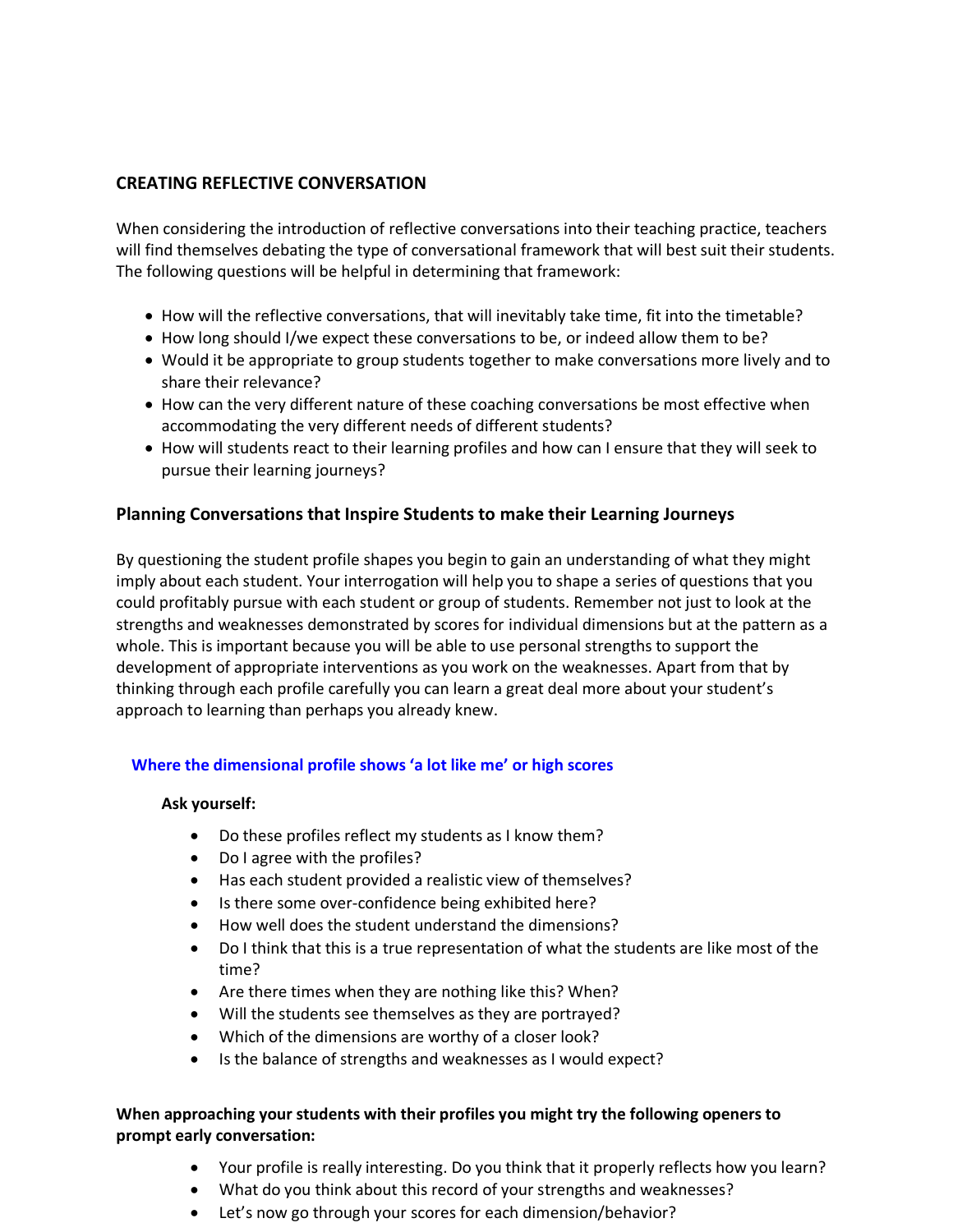- What do you think this profile says about you?
- Are you like this most of the time?
- What about when you are at home or out with your friends?
- Are there times when you know that you are not behaving like this? Share them with me.
- So, let's talk about a dimension in which you have a particular strength ... you choose
- Now. What about your weaknesses? Let's examine one of those ... your choice

### **Where the dimensions tend to show 'a bit like me' or middling scores**

#### **Ask yourself:**

- Is this student really like this or have they played safe?
- Would I agree with this profile or is this student showing me a lack of confidence in his or herself?
- Does the student actually fully understand the dimensions?
- Are there times when I overlook this student rather than trying to understand who they really are?
- Which of the dimensions do I think should have come through more strongly, or perhaps scored more weakly?
- Will the student see themselves like this?
- Perhaps I might try using a blank profile to get this student to draw a pattern that they think best represents them?

#### **In this instance you might think about trying the following openers:**

- Before we look at your actual profile, how about drawing it for me ... how you think the questionnaire will have drawn its picture of you from the questions you answered?
- Now let's compare what you have said about yourself ... remembering that in both cases it is you that has spoken!
- Why do you think that many of your scores are in the middle with relatively few as 'peaks' or strengths and equally few as 'troughs' or weaknesses?
- So, how about us tackling one dimension in which you have a strength together? You choose.
- Now, one in which you feel you might be weaker than in some of the others. Again your choice.

#### **Where the dimensions exhibit 'not like me' or particularly low scores**

#### **Ask yourself:**

- Is this a profile I would expect for this student or have I missed something that I should have picked up?
- What, if anything, should now be worrying me about this student? Does this profile reflect what I already know? Is there something more that I can do about it?
- Does this student fully understand the dimensions? Maybe I should use the blank profile here, put the actual profile to one side and get them to draw what they think their profile should have said about them?
- Are there times when I know this student isn't like this?